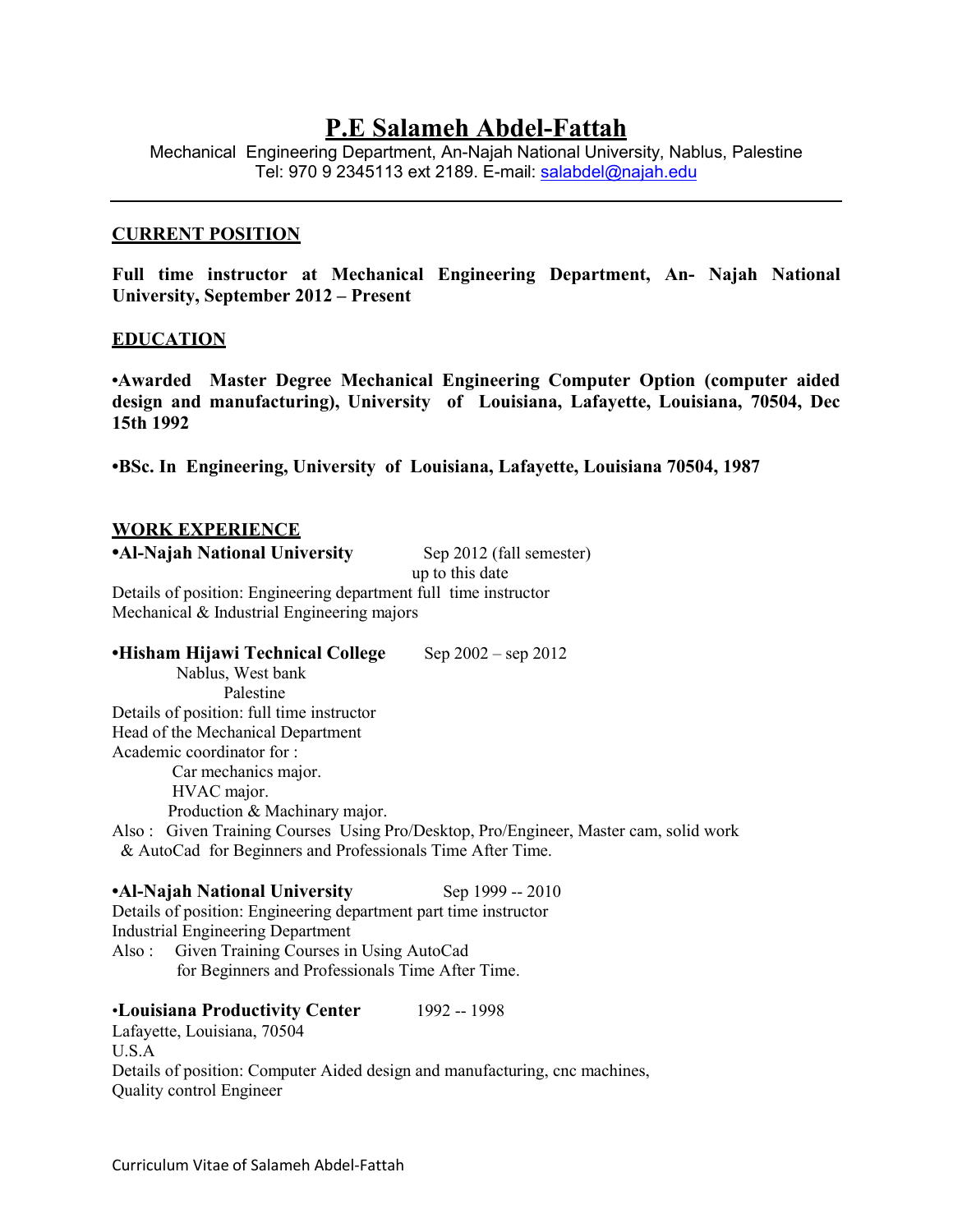**•PepsiCo** 1988 -- 1992 Houston, Texas U.S.A Details of position: Safety Engineer.

# **ADDITIONAL CAREER EXPERIENCE - PART TIME**

• Work in real life applications related to industries in local market.

## **SOCIAL AND ORGANIZATIONAL SKILLS**

• I was elected as the representative of Palestine for two consecutive years at Loughborough University to represent Palestine in the students' union international events, 2008-2009.

• Volunteer at the IMCRC research centre of Loughborough University, UK to help in organising and receiving Arab delegations visiting the university, 2009-2010.

• Social organiser for visiting professors to Manufacturing Organisation Research Group, Loughborough University, UK, 2009.

## **COMPUTER SKILLS**

- Master CAM.
- •Solid work.
- •Pro engineer
- •AutoCAD.
- •Microsoft office.

# **TRAINING**

•CAD\CAM, Denford company, UK, 2004 (3 weeks).

## **COURSES TAUGHT:**

### **BACHELOR COURSES:**

Computer Aided Design And Manufacturing Lab.

Computer Numerical Control.

Copmuter Integrated Manufacturing.

Descriptive Geometry Using Autocad.

Industrial Safety & Human Factors.

Industrial Engineering Economics.

Fluid Mechanics Lab.